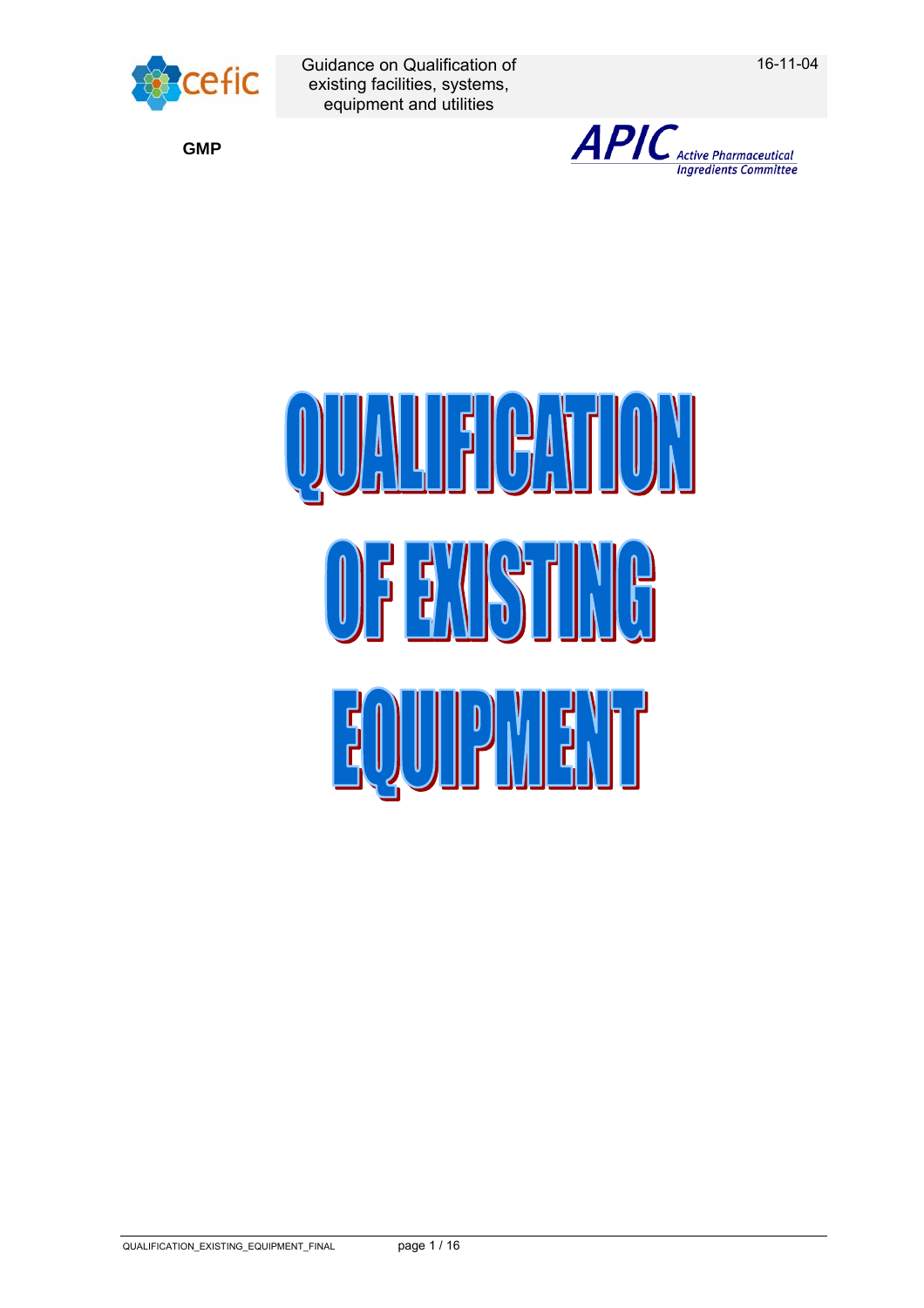

**GMP** 



| $\mathcal{I}$ .                                               |  |
|---------------------------------------------------------------|--|
| 2.                                                            |  |
| 3.                                                            |  |
| 4.                                                            |  |
| 5.                                                            |  |
| 5.1                                                           |  |
| 5.2                                                           |  |
| 5.3<br>5.3.1<br>5.3.2<br>5.3.3<br>5.3.4<br>5.3.4.1<br>5.3.4.2 |  |
| 6.                                                            |  |
|                                                               |  |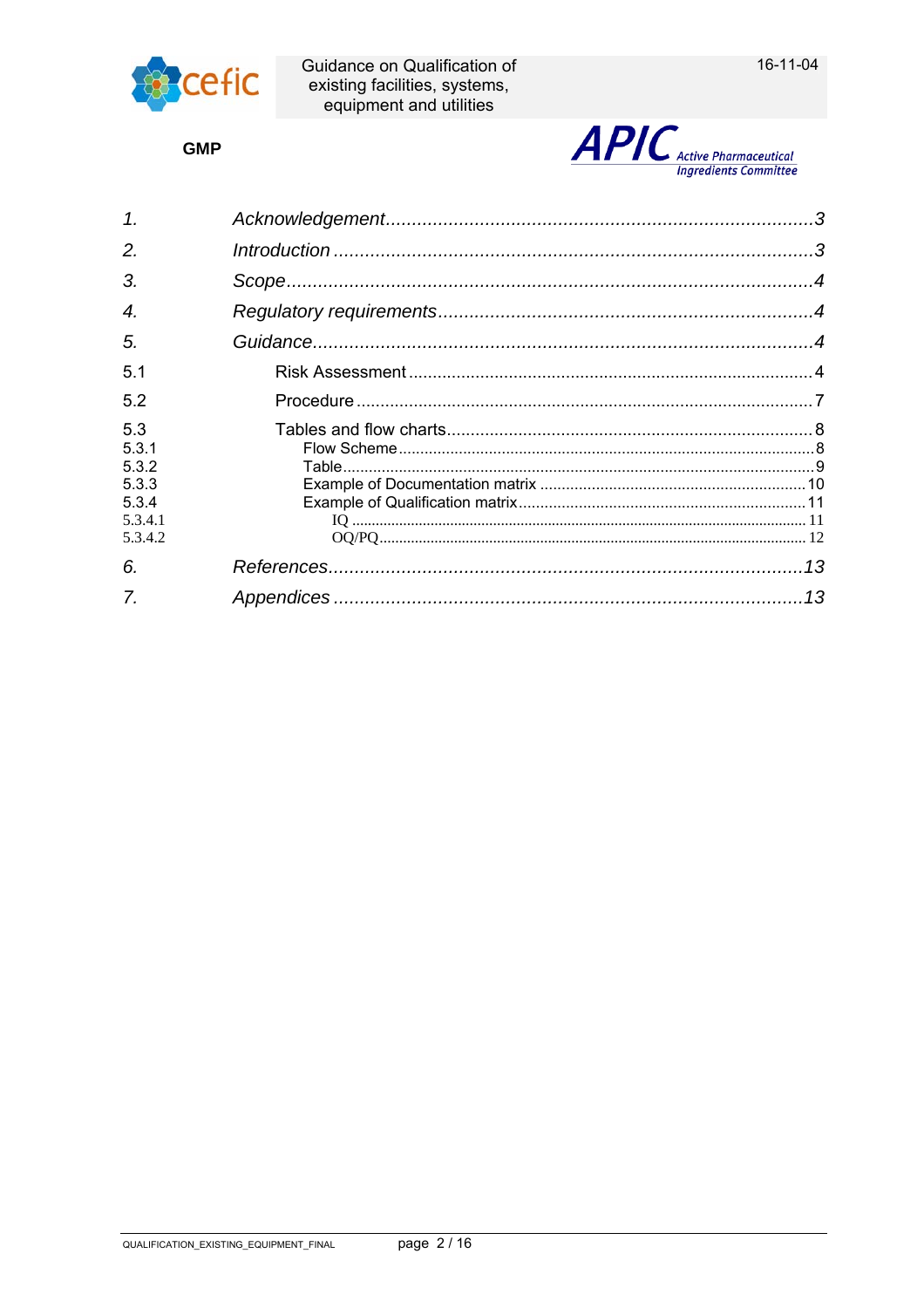

**GMP**



# **1. Acknowledgement**

This document was prepared by a Task Force consisting of representatives from various companies within the Active Pharmaceutical Ingredients industry that participate in the API Committee of CEFIC. We thank all the members mentioned below for their efforts, cooperation, creativeness, constructive comments and endurance. Without these elements this document would not have reached its present status.

The members of this Task Force are:

- Claude Vandenbossche (Ajinomoto-OmniChem NV)
- David Halsted (AstraZeneca)
- Isabelle Blancho (Roquette Frères SA)
- Massimiliano Brescia (Abbott Laboratories)
- Ricardo Giralt (Boehringer Ingelheim)
- Stefan Gangkofner (CU Chemie Uetikon GmbH)
- Willy Verhaegen (Ajinomoto-OmniChem NV)
- Wolter de Vries, chairman (Diosynth)

# **2. Introduction**

Detailed guidance for the qualification of new equipment is given in existing guidelines (see References). However APIC recognized there is only limited guidance with respect to the qualification of existing equipment. Therefore APIC has prepared a document to reflect current thinking of the API manufacturing industry on this matter.

It is not unusual to find that an existing facility has a mixture of new fully qualified equipment (DQ, IQ, OQ, PQ) and partially qualified / unqualified equipment.

Through many years of use, it can usually be shown that facilities, systems, equipment and utilities can function to varied requirements. Nevertheless, cGMPs necessitate that, items which have impact on the quality of the intermediate or API, should be qualified. Formal qualification is the basis for the related activities such as validation associated with new product introduction or validation of existing processes. It forms the starting point for future change control. Qualification should provide documented verification that the parameters defined as critical for operation and maintenance are adequately controlled. It is essential that the qualification is practical and achievable, adds value to the project and is concentrated on the critical elements of the system. It is recommended that a risk assessment approach is used to define the depth of qualification. There should always be a reasonable proportionality between risk for the product quality, the amount of measures to be taken and documentation to be prepared (.e.g. stage of manufacture, regulatory status and intended use).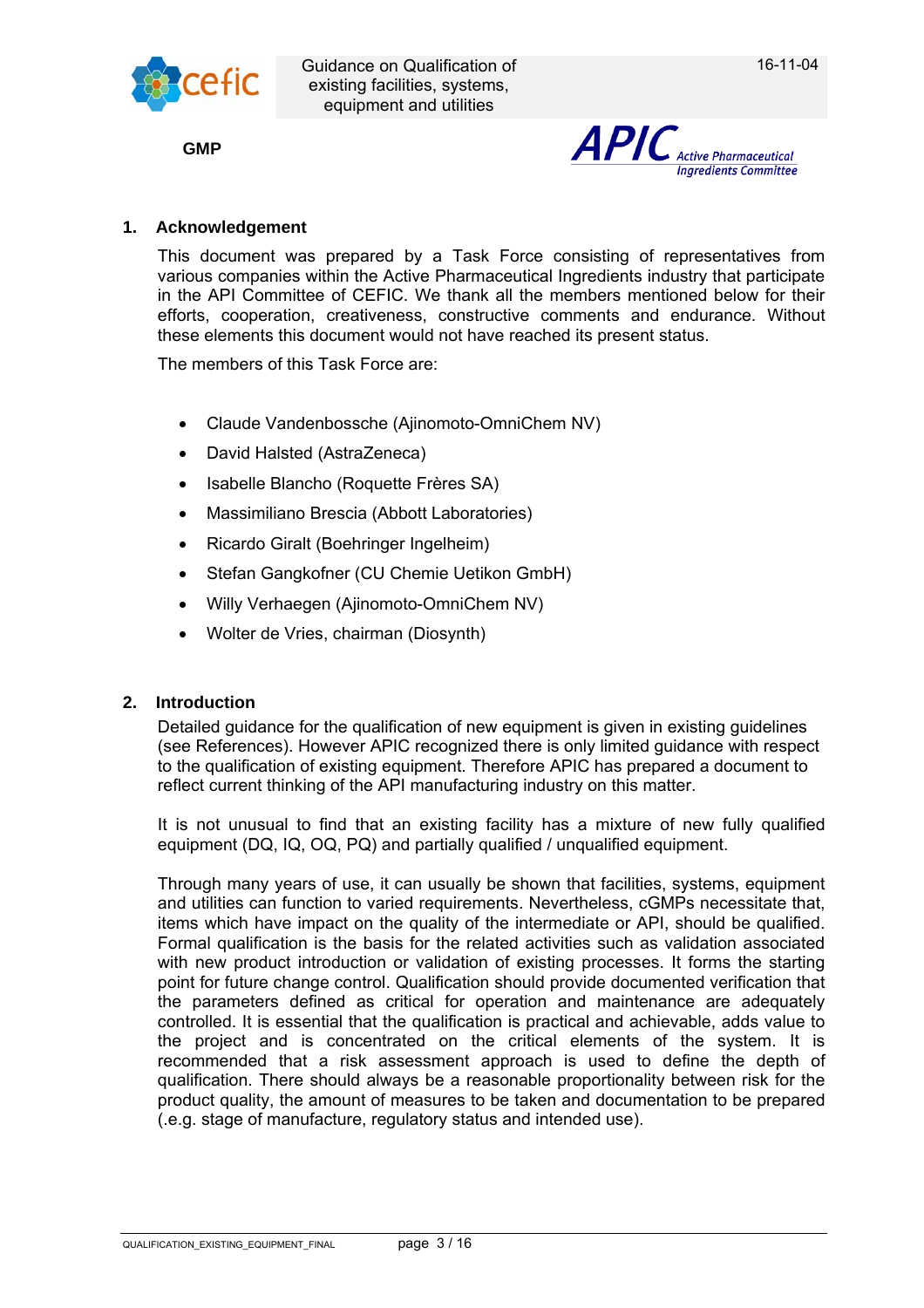

**GMP**



## **3. Scope**

This guide is intended for use by manufacturers of Active Pharmaceutical Ingredients (APIs) and API intermediates that use existing facilities, systems, equipment and utilities.

This guide is applicable to all stages from the API Starting Material onwards, which can influence product quality. However earlier stages could be considered.

#### **4. Regulatory requirements**

The ICH Q7a (see Reference 1) requirement is that facilities, systems, equipment and utilities are properly qualified and maintained to assure data and product integrity.

Additional guidance is provided by PIC/S: *"While it is not possible to undertake the details of an Installation Qualification for established equipment nor the detailed approach for an Operational Qualification, nevertheless there should be data available that support and verify the operating parameters and limits for the critical variables of the operating equipment. Additionally, the calibration, cleaning, preventative maintenance, operating procedures and operator training procedures for the use of the equipment should be documented and in use as standard operating procedures (SOPs)." (see Reference 3).* 

#### **5. Guidance**

#### *5.1 Risk Assessment*

This section describes the principle of Risk Assessment (RA) as applied to plant qualification.

The next section (5.2 "Procedure") describes the recommended activities required to qualify existing equipment – including when to use the RA process.

RA is a formal and systematic approach to identify GMP risks related to equipment and supporting systems. It is a very helpful tool that can be applied to plant, equipment and systems which have been in use for many years.

It is recommended that the manufacturing instructions are used in combination with general GMP requirements (e.g. design, documentation, risk for contamination, usage in final dosage form etc.) as the basis for the risk assessment. Each manufacturing step can be assessed individually with respect to critical operations / activities (e.g. stirring speeds, temperature ranges, pressure, hygroscopy, open product handling etc.). Process descriptions, development reports, product quality reviews and process validation reports can assist in identifying the quality critical operations and parameters.

Risk Assessment can be carried out using different approaches e.g. HAZOP, FMEA, decision tree etc. Equipment risk assessment can be performed by equipment train or by individual processing units (individual reactor, individual centrifuge, etc.) and supporting systems. A grouping strategy of similar/identical processing units can be used.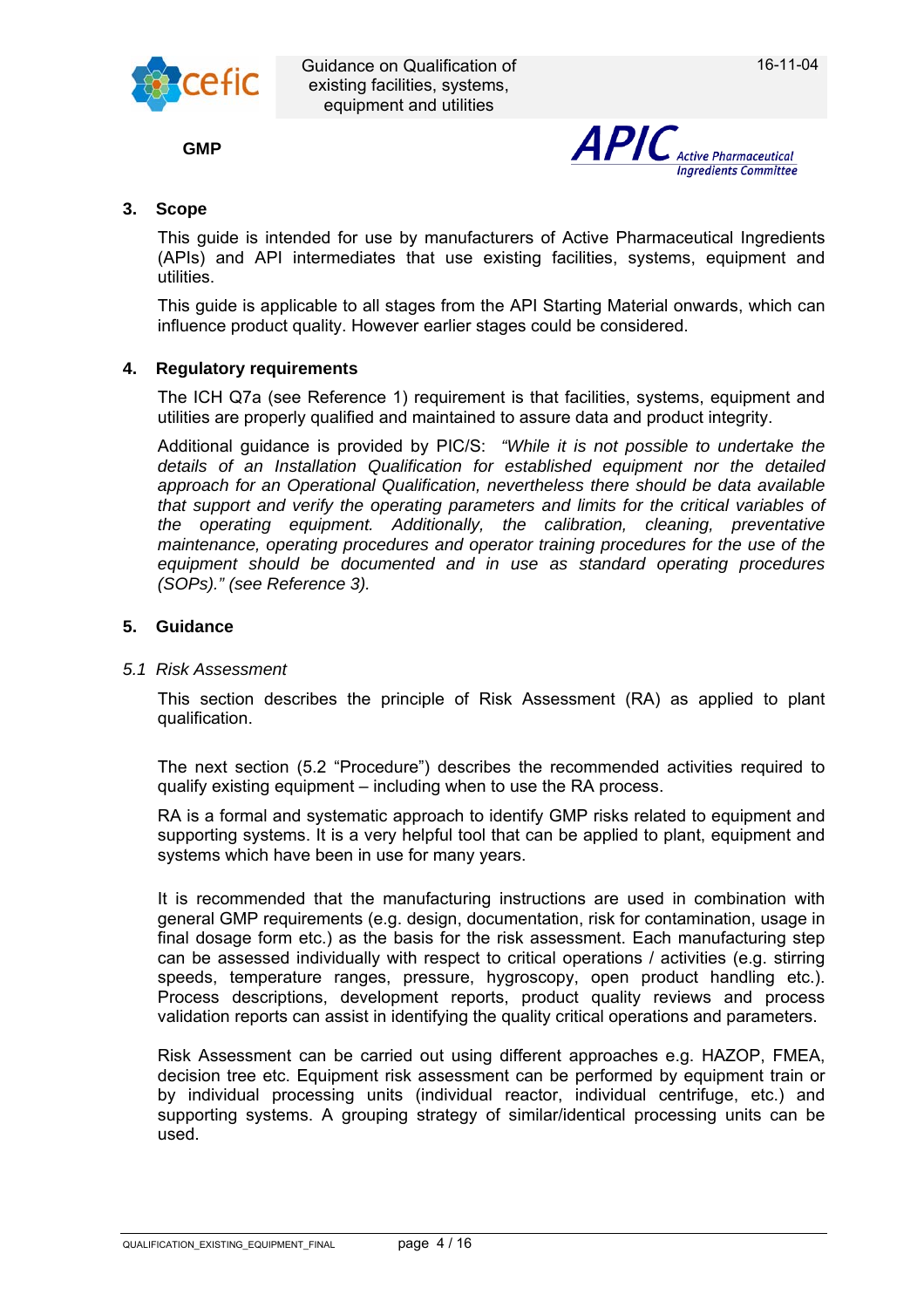

**GMP**



Unit operations or functions could be assessed according to the following scheme:

Does Function / Operation directly impact product quality?

Does Function / Operation create (electronic) data which are the basis for GMP related activities?

Would malfunction impact directly on product quality?

Does a measuring instrument control or measure quality critical processing steps / parameters?

| Does Operation / Installation causes contamination risk of product or |  |
|-----------------------------------------------------------------------|--|
| of the facility environment?                                          |  |

Are materials of construction in direct contact with product?

If any of the above questions are answered with "yes", the operation / function is considered as GMP-relevant. During risk assessment, the probability of occurrence and detectability should be considered and measures to reduce the risk identified.

An example for a technical GMP risk assessment is given below:

- $\triangleright$  Objective of the risk assessment - Identification of potential risks related to products, preventive / corrective actions and checks related to qualification.
- $\triangleright$  Scope

- Identification of processing unit and location.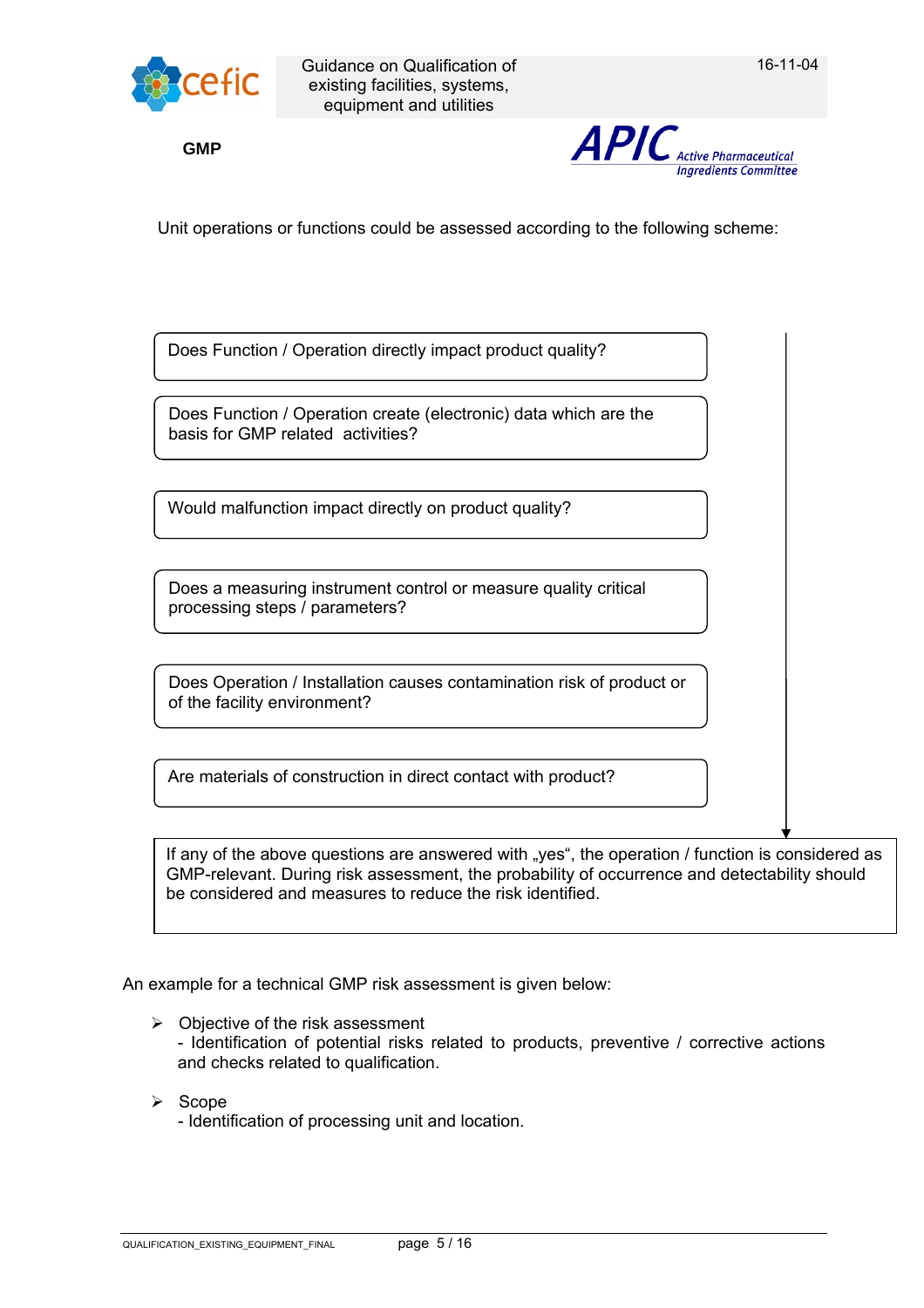

**GMP**



 $\triangleright$  General

- Description of the processing unit (size, configuration, supporting systems (heating / cooling / vacuum / nitrogen / solvents etc.), type of products produced (e.g. APIs, API intermediates, drug product application, etc.), possible connections with other processing units (like filters, centrifuges, supporting systems, containers, gases, water systems, waste gases etc.),

- $\triangleright$  System boundaries
	- Description of what will be addressed during the risk assessment.
- $\triangleright$  Related documents / baseline documents for risk assessment - P&IDs, engineering documents, SOPs, deviations.

The risk assessment can be performed using a template, where typical working steps / activities for the processing units are listed (including instrumentation and control systems).

An example is given below for a reactor:

- stirring
- crystallisation
- supporting systems
- heating / cooling
- charging / discharging
- evacuation
- sampling
- etc.

Additionally, materials of construction with direct product contact are assessed and critical measuring `and control devices are identified that need to be calibrated.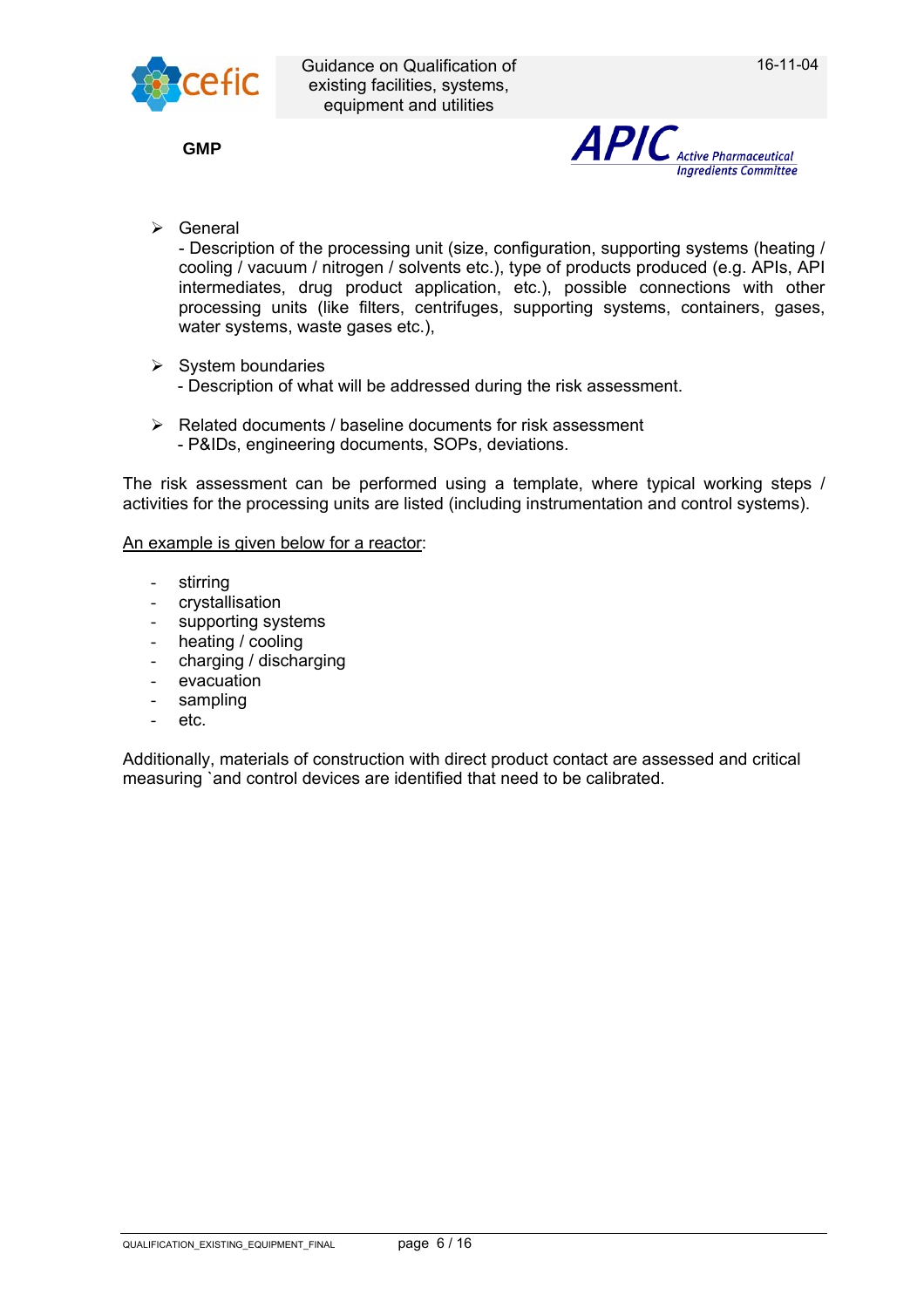

**GMP**



## *5.2 Procedure*

It is recommended that the following activities are carried out during qualification of existing equipment:

- 1. Collect flow diagrams and matrixes which can be useful in providing an overview and monitoring tool. A flow scheme for the introduction of a new product into an existing plant is shown (see 5.3.1).
- 2. Refer to the table (see 5.3.2) which indicates the activities in the qualification.
- 3. Prepare a Validation Master Plan (VMP) and/or Qualification Plan (QP) (see Definitions). A section of the Validation Master Plan should cover the qualification of plant and equipment [see Reference 4].
- 4. Collect, review and update related documentation to the equipment (procedures, change control, historical production data, process deviations). This activity may be done using a documentation matrix (example) as shown in 5.3.3.
- 5. Execute the Risk Assessment Process to identify which items of equipment require qualification (see 5.1). The Risk Assessment Process will be carried out on every system or sub-system.
- 6. Prepare a Qualification Matrix for IQ (see 5.3.4.1).
- 7. Update the detailed line diagram of the plant by checking it against the physical plant. The existing Installation Qualification (IQ) and engineering files should be reviewed and updated.
- 8. Prepare a further Qualification Matrix to review the accuracy and range of equipment/ instruments and identify items requiring OQ and PQ (see 5.3.4.2).
- 9. Perform the OQ and PQ to complete the qualification.
- 10. Ongoing change management should be implemented after reporting and approval of all activities in the VMP and/or QP.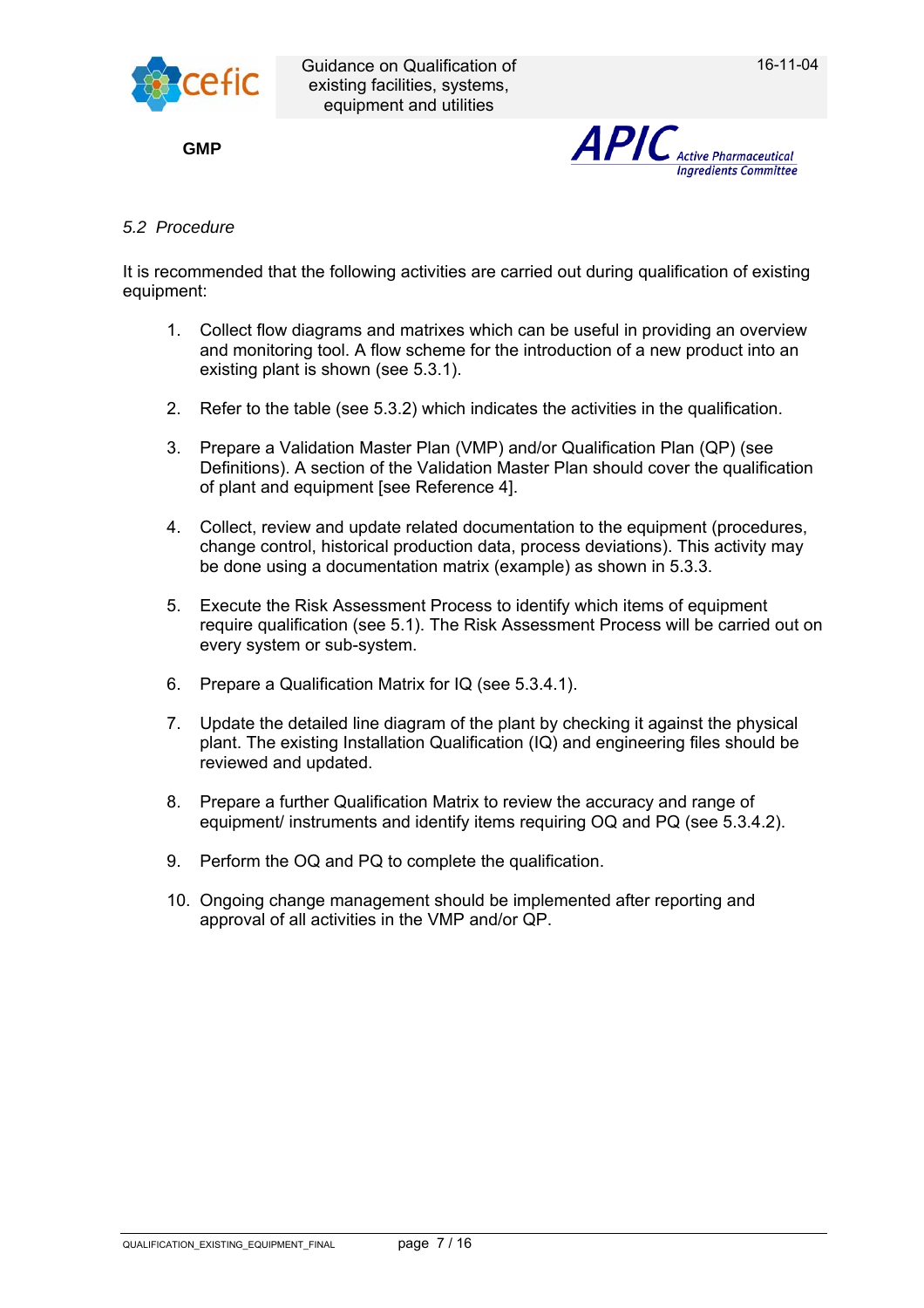

**GMP**



### *5.3 Tables and flow charts*

## 5.3.1 Flow Scheme

Please refer to the next table (5.3.2) for the numbering key.

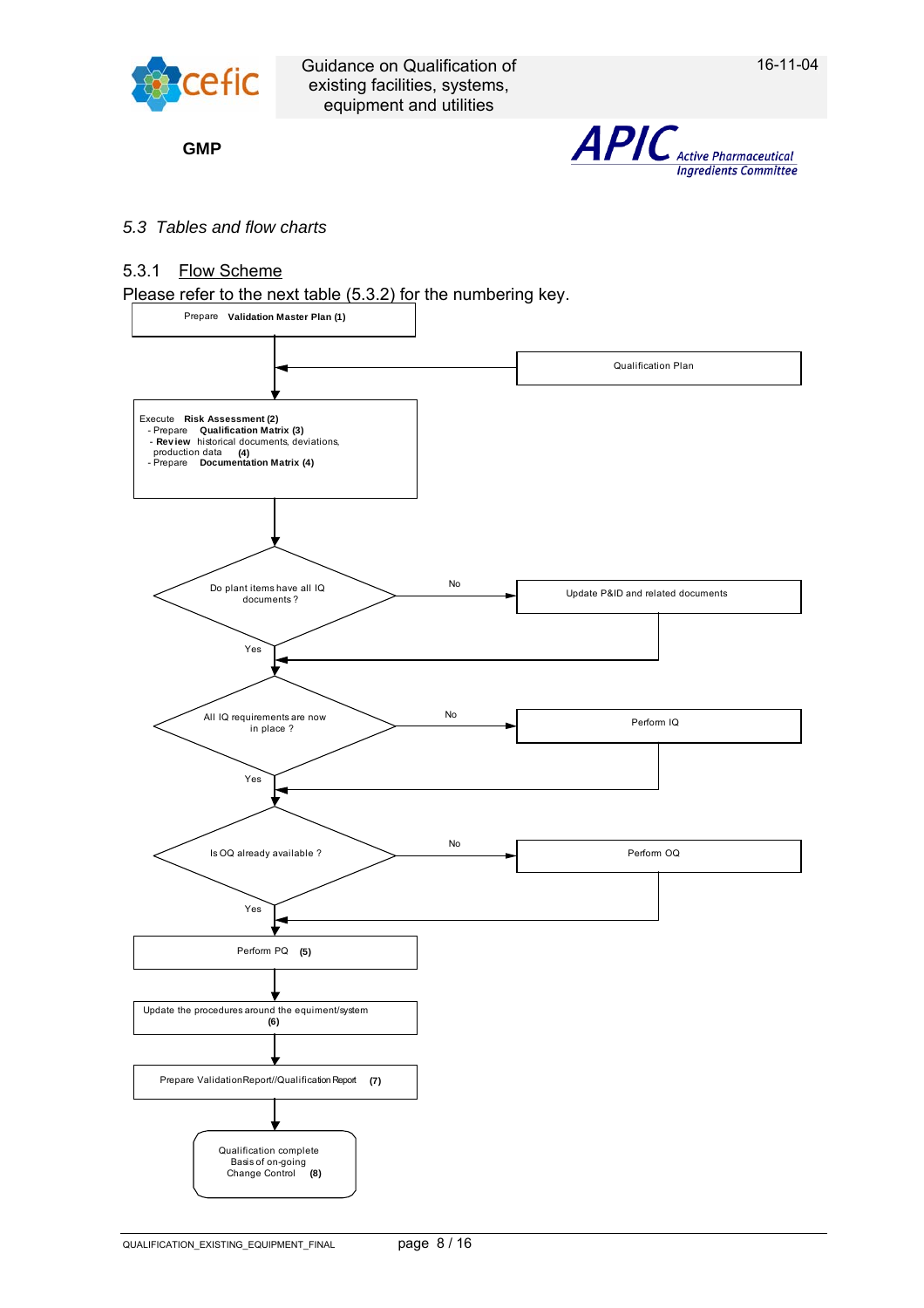

**GMP**



# 5.3.2 Table

# **Flow Scheme of Activities in the Qualification**

|                | Activity                                                                                                              | Examples                                                                                                                                                                                                                                                                                                                                                                                                                                                                                  | Document                                                                                                                                    |
|----------------|-----------------------------------------------------------------------------------------------------------------------|-------------------------------------------------------------------------------------------------------------------------------------------------------------------------------------------------------------------------------------------------------------------------------------------------------------------------------------------------------------------------------------------------------------------------------------------------------------------------------------------|---------------------------------------------------------------------------------------------------------------------------------------------|
| $\mathbf 1$    | Define qualification scope                                                                                            |                                                                                                                                                                                                                                                                                                                                                                                                                                                                                           | VMP(QP)                                                                                                                                     |
|                | including systems and equipment                                                                                       |                                                                                                                                                                                                                                                                                                                                                                                                                                                                                           |                                                                                                                                             |
| $\overline{c}$ | Execute Risk Assessment (RA)                                                                                          |                                                                                                                                                                                                                                                                                                                                                                                                                                                                                           | RA matrix                                                                                                                                   |
| $\overline{3}$ | Set-up of a Qualification Matrix                                                                                      |                                                                                                                                                                                                                                                                                                                                                                                                                                                                                           | <b>Qualification Matrix</b>                                                                                                                 |
|                | with all systems, components                                                                                          |                                                                                                                                                                                                                                                                                                                                                                                                                                                                                           | (IQ)                                                                                                                                        |
| $\overline{4}$ | Review historical documents and<br>production data                                                                    | - Datasheet(s) / Technical<br>Description / Certificates (e.g.<br>material of construction)<br>- Drawing(s)<br>- Parts list(s)<br>- Installation instructions<br>- Operating instructions<br>- Maintenance instructions and<br>records<br>- Calibration instructions and<br>records<br>- Copy of supplier's proposal,<br>order and order confirmation<br>- Commissioning and test plans<br>- Electrical diagrams<br>- Batch records and analytical<br>results and plant parameter<br>data | <b>Engineering Files</b><br>and<br>Documentation<br><b>Matrix</b><br><b>Process Validation</b><br>and Production<br><b>Campaign Reports</b> |
|                | Collect and review all historical<br>deviations, changes related to<br>equipment/systems and failures if<br>available | - Deviation Reports<br><b>Change Reports</b><br><b>Complaint Files</b>                                                                                                                                                                                                                                                                                                                                                                                                                    | <b>Evaluation Report</b><br><b>Annual Product</b><br><b>Review</b>                                                                          |
|                | Reviewing the available<br>procedures around the<br>equipment/system                                                  | - Maintenance, calibration<br>procedures                                                                                                                                                                                                                                                                                                                                                                                                                                                  | SOP's and working<br>instructions                                                                                                           |
| 5              | Review the qualification/accuracy<br>of equipment and implement<br>OQ/PQ                                              | OQ, PQ                                                                                                                                                                                                                                                                                                                                                                                                                                                                                    | <b>Qualification Matrix</b><br>(OQ, PQ)                                                                                                     |
| 6              | Updating the available<br>procedures around the<br>equipment/system                                                   | Maintenance, calibration and<br>operating procedures.                                                                                                                                                                                                                                                                                                                                                                                                                                     | SOP's and working<br>instructions                                                                                                           |
| $\overline{7}$ | Prepare Validation Report /<br><b>Qualification Report</b>                                                            |                                                                                                                                                                                                                                                                                                                                                                                                                                                                                           | <b>Validation Master</b><br>Report (or<br>equivalent reports)                                                                               |
| 8              | Have basis for on-going Change<br>Control                                                                             |                                                                                                                                                                                                                                                                                                                                                                                                                                                                                           |                                                                                                                                             |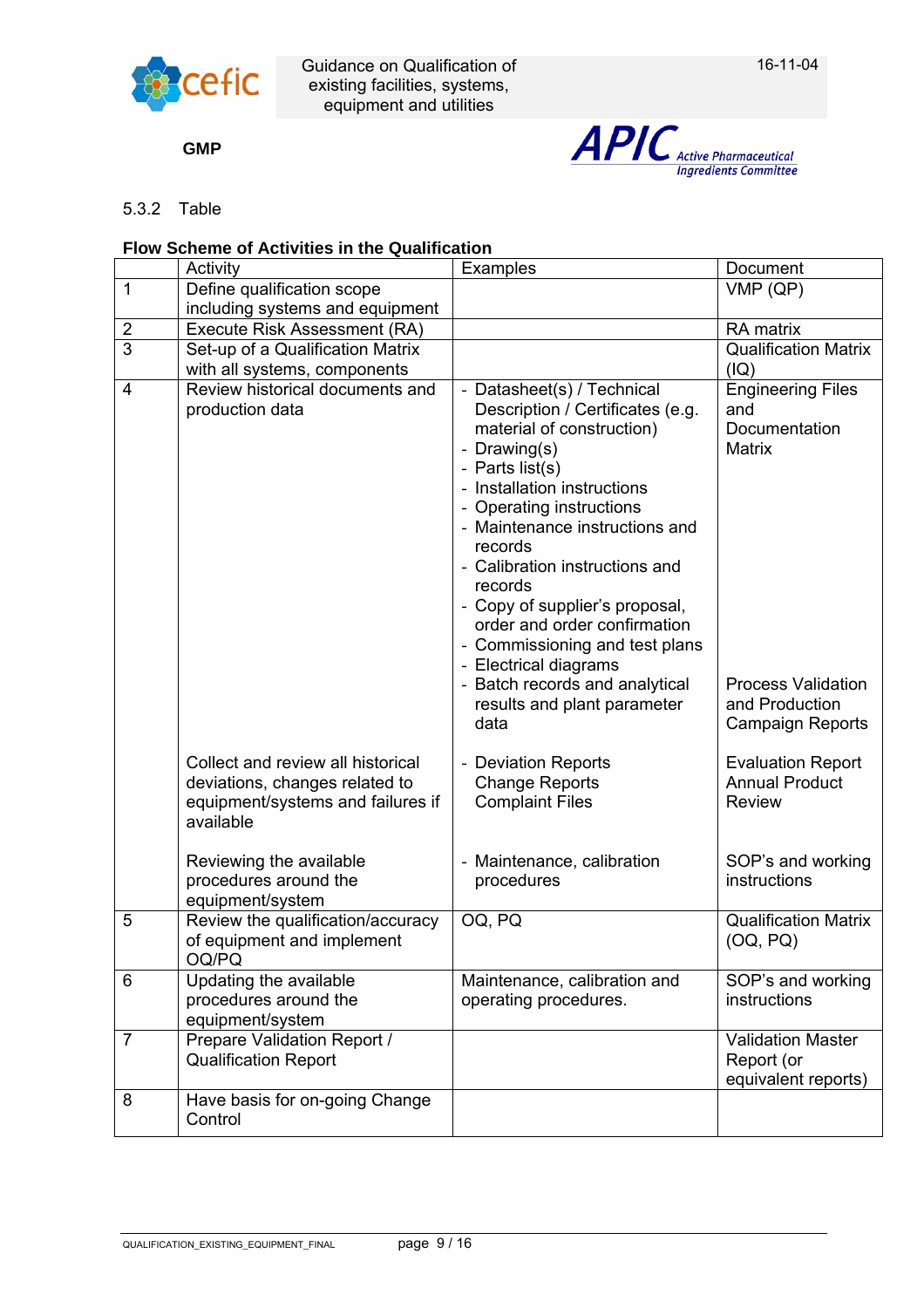

**GMP**



## 5.3.3 Example of Documentation matrix

Equipment identification example of the state of the Location Location example of the state of the Location  $\sim$ 

Manufacturer\_\_\_\_\_\_\_\_\_\_\_\_\_\_\_\_\_\_\_\_ Model \_\_\_\_\_\_\_\_\_\_\_\_\_\_ Serial number \_\_\_\_\_\_\_\_\_\_\_\_

| <b>Document type</b>                      | Required (YES/NO) | <b>Availability (YES/NO)</b> | <b>Document nr</b> | <b>Comments</b> |
|-------------------------------------------|-------------------|------------------------------|--------------------|-----------------|
| User Requirement                          |                   |                              |                    |                 |
| P&ID and Lay-out                          |                   |                              |                    |                 |
| Manufacturing Drawing                     |                   |                              |                    |                 |
| Wiring Diagram                            |                   |                              |                    |                 |
| <b>Operating Manual</b>                   |                   |                              |                    |                 |
| <b>Technical Specification</b>            |                   |                              |                    |                 |
| Factory Acceptance Tests                  |                   |                              |                    |                 |
| Site Acceptance Tests                     |                   |                              |                    |                 |
| <b>Operating Procedure</b>                |                   |                              |                    |                 |
| Maintenance Procedure                     |                   |                              |                    |                 |
| Instruments Calibration                   |                   |                              |                    |                 |
| <b>Qualification Protocol</b>             |                   |                              |                    |                 |
| Inspection Report (Safety Requirement)    |                   |                              |                    |                 |
| Materials certification                   |                   |                              |                    |                 |
| Cleaning/Sanitation                       |                   |                              |                    |                 |
| Training                                  |                   |                              |                    |                 |
| Supplier Audit                            |                   |                              |                    |                 |
|                                           |                   |                              |                    |                 |
| Hardware Design/ Functional Specification |                   |                              |                    |                 |
| Software Design / Software Specification  |                   |                              |                    |                 |
| Traceability Matrix (UR>FS>Test)          |                   |                              |                    |                 |

Further information to be considered are the following:

a) operating time

b) analytical trends

c) maintenance history

d) deviations/non-conformities e) systems under change control

f) equipment logbook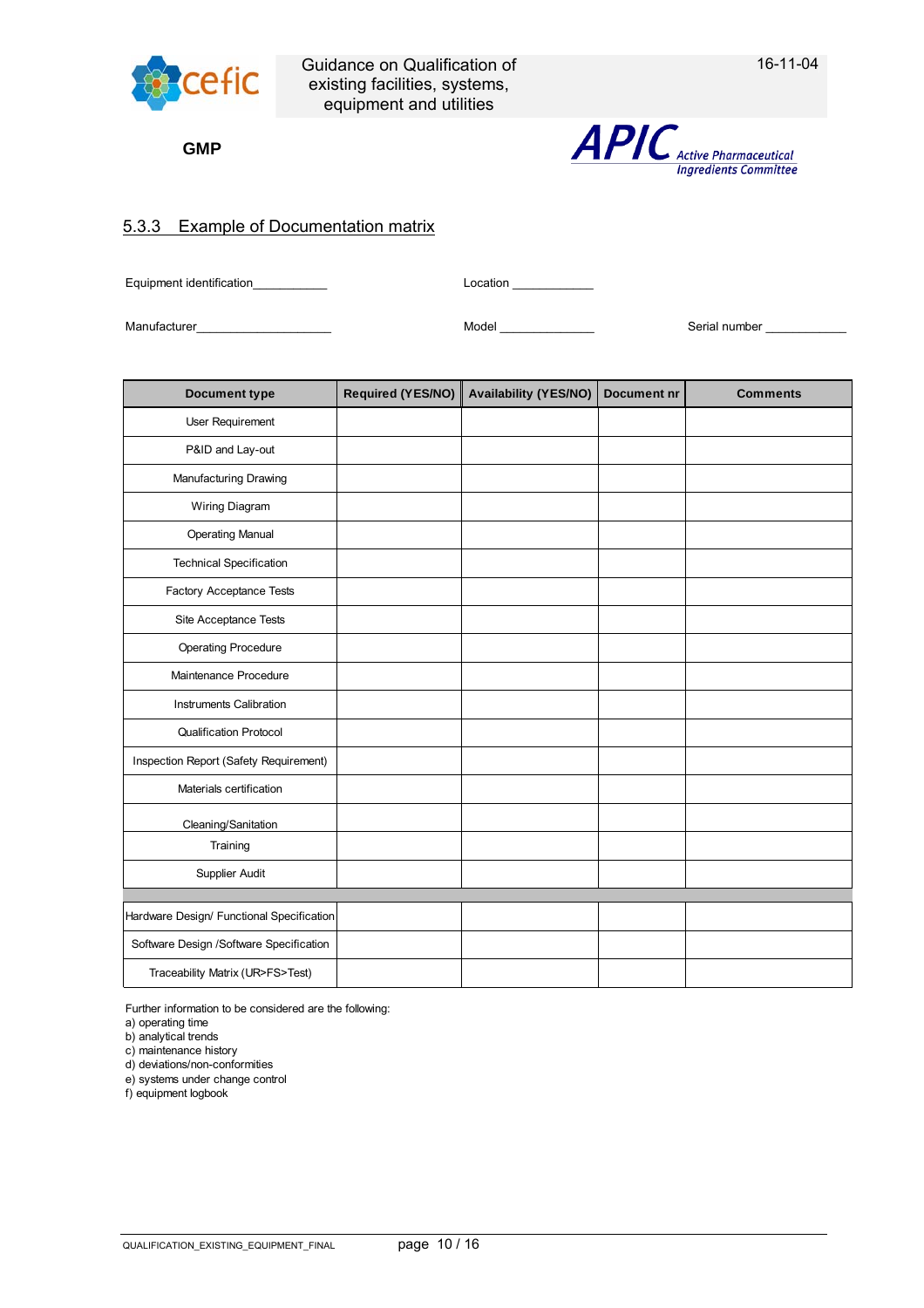

**GMP**



# 5.3.4 Example of Qualification matrix

# *5.3.4.1 IQ*

| Plant Items / no.                       | Quality<br>Impact?<br>Y/N |                 |           | IQ<br><b>Required</b><br>/ doc.<br>No. |
|-----------------------------------------|---------------------------|-----------------|-----------|----------------------------------------|
|                                         | <b>Direct</b>             | <b>Indirect</b> | No Impact |                                        |
|                                         | Y                         | N               | N         | Y                                      |
| Reactor RE1.3.x                         |                           |                 |           |                                        |
| Reactor RE1.4.x                         | Y                         | N               | N         | Y                                      |
| Centrifuge<br>CE2.4.x                   | Y                         | N               | N         | Y                                      |
| Dryer DR3.3.x                           | Y                         | N               | N         | Y                                      |
| <b>Chilling Unit</b><br>CU4.2.x         | N                         | Ÿ               | N         | N                                      |
| <b>Waste Receiver</b><br><b>WR5.7.x</b> | N                         | N               | Y         | N                                      |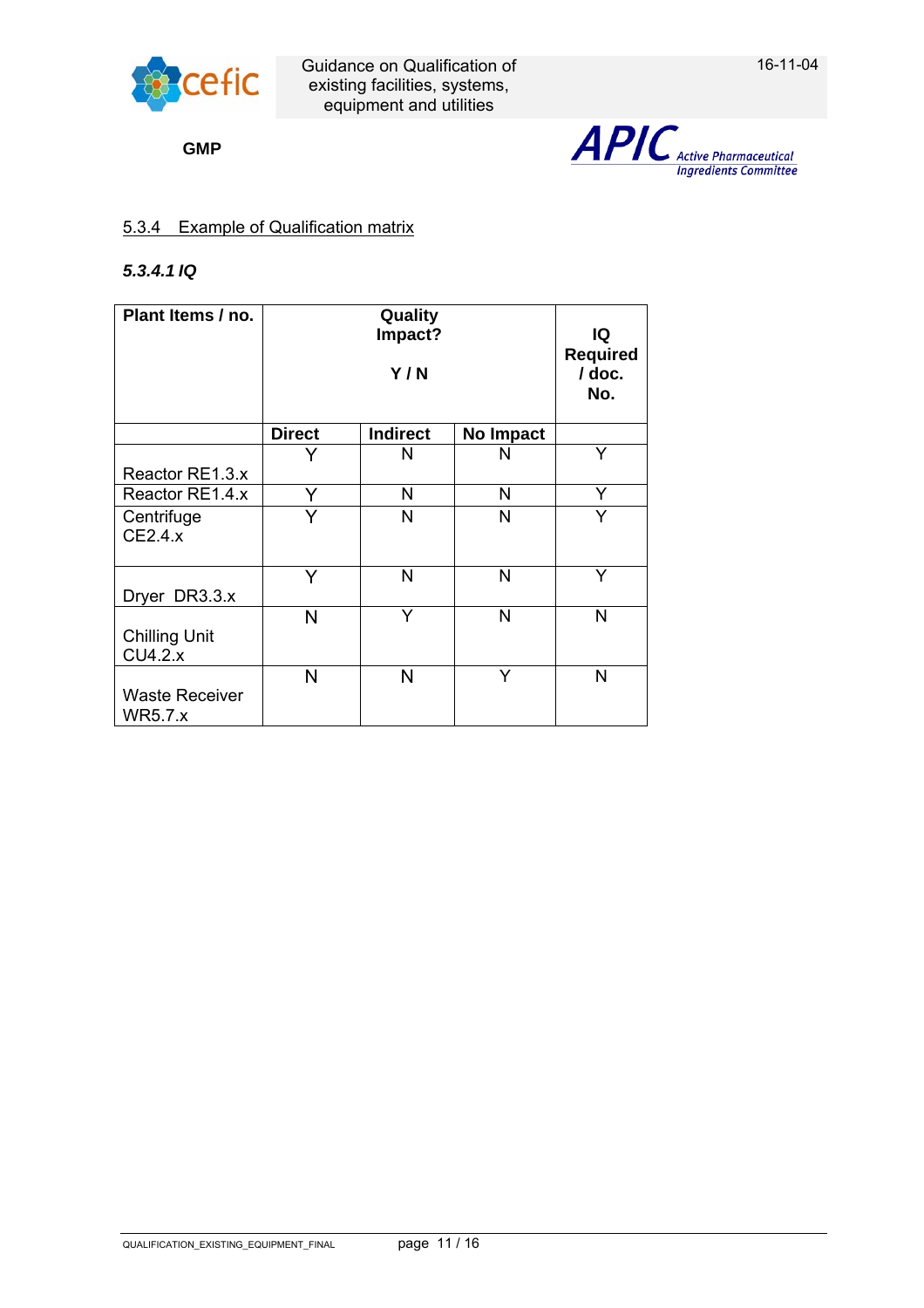

**GMP**



# *5.3.4.2 OQ/PQ*

| Plant Items /<br>Operations / no.     | <b>Parameters</b> |                     |                   | Test by<br><b>OQ</b> /<br>doc.<br>No. | Test by<br>PQ /<br>doc.<br>No. |
|---------------------------------------|-------------------|---------------------|-------------------|---------------------------------------|--------------------------------|
|                                       | <b>Type</b>       | Range               | <b>Accuracy</b>   |                                       |                                |
| Reactor RE4.3.x                       | Temperature       | $-20/180^{\circ}$ C | $\pm 2^{\circ}$ C | Y                                     | Y                              |
| Reactor RE4.4.x                       | Vacuum            | 50m bar             | $±$ 20mbar        | N                                     | Y                              |
| <b>Weigh Scale</b><br><b>WS10.3.x</b> | Weight            | 0/1500Kg            | $±1.0$ Kg         | N*                                    | N                              |
| Weigh Scale<br><b>WS10.4.x</b>        | Weight            | 0/2000 Kg           | $± 1.0$ Kg        | N*                                    | N                              |
| <b>Solvent Meter</b><br>SM14.6.x      | Volume            | 130L                | ±2.0L             | N*                                    | N                              |
| Reactor RE2.1.x                       | Temperature       | 20/180°C            | $\pm 2^{\circ}$ C | Y                                     | Y                              |

\* The weigh scale and solvent meter has still to be calibrated.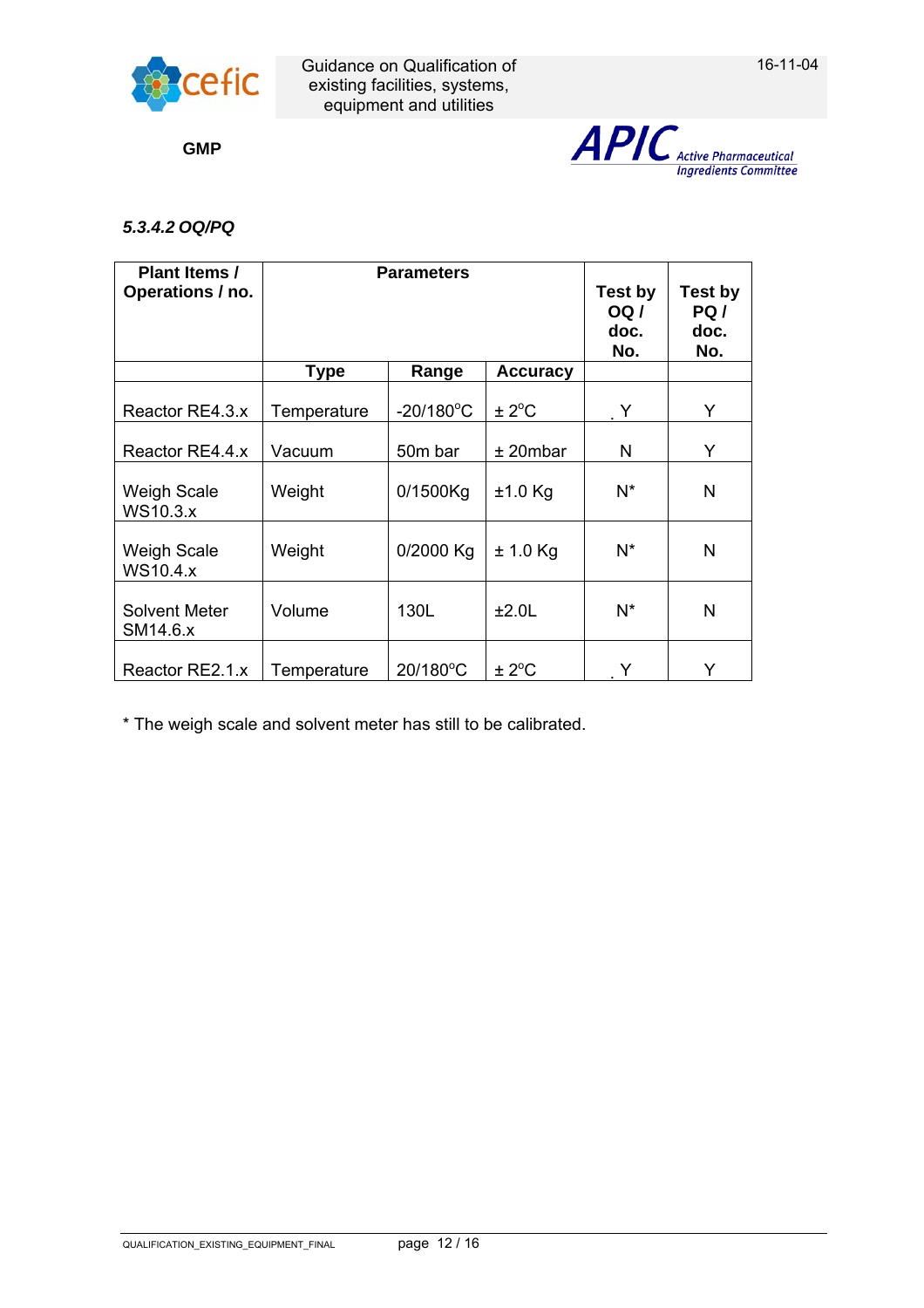



# **6. References**

- 1. Good Manufacturing Practice Guide for Active Pharmaceutical Ingredients. ICH Harmonized Tripartite Guideline. 2000 (Q7a)
- 2. I.S.P.E. Pharmaceutical Engineering Guide for New and Renovated Facilities, Vol. 5 Commissioning and Qualification, March 2001
- 3. PIC/S Recommendations on "Validation Plan, Installation and Operational Qualification, Non-Sterile Process Validation, Cleaning Validation", August 2001.
- 4. EC Guide to GMP, Annex 15 'Qualification and Validation'.

# **7. Appendices**

1. Glossary and Abbreviations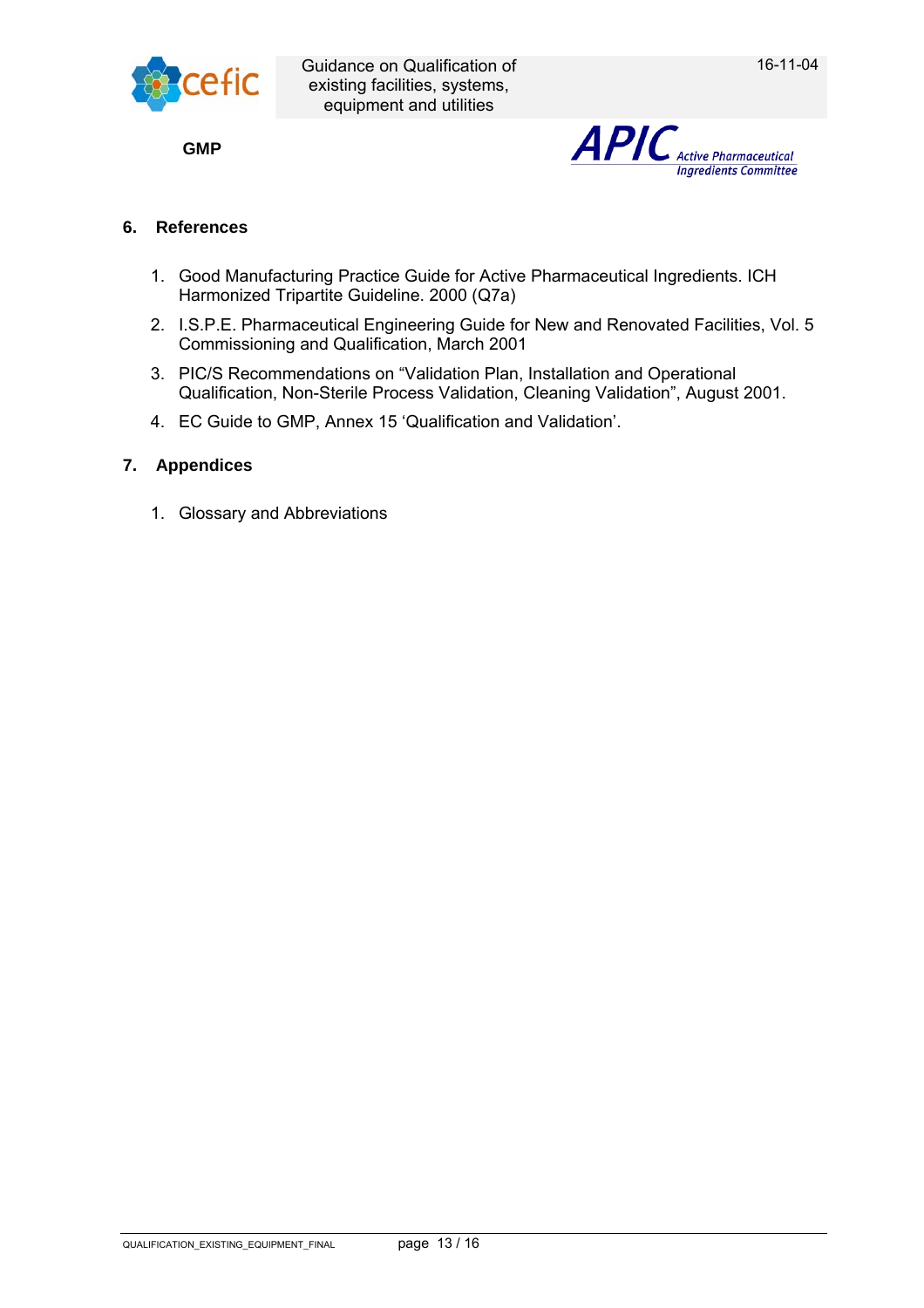

**GMP**



# 1. Glossary and Abbreviations

# **Active Pharmaceutical Ingredient (API)**

Any substance or mixture of substances intended to be used in the manufacture of a drug (medicinal) product and that, when used in the production of a drug, becomes an active ingredient of the drug product. Such substances are intended to furnish pharmacological activity or other direct effect in the diagnosis, cure, mitigation, treatment, or prevention of disease or to affect the structure and function of the body.

# **Computer System**

A group of hardware components and associated software, designed and assembled to perform a specific function or group of functions.

#### **Concurrent Validation**

The validation carried out during routine production of products intended for sale

### **Critical**

Describes a process step, process condition, test requirement, or other relevant parameter or item that must be controlled within predetermined criteria to ensure that the API meets its specification.

#### **Direct impact system**

The performance of this type of system has a direct and measurable effect (= impact) on the quality of the product. A system determined to be a direct impact system must be designated as such and maintained per approved procedures.

#### **Design Qualification (DQ)**

Documented verification that the proposed design of the facilities , systems and equipment is suitable for the intended purpose.

# **FMEA**

Failure mode and effect analysis.

#### **HAZOP**

Hazard and Operability studies.

#### **Installation Qualification (IQ)**

Documented verification that the equipment or systems, as installed or modified, comply with the approved design, the manufacturer's recommendations and/or user requirements.

#### **Operational Qualification (OQ)**

Documented verification that the equipment or systems, as installed or modified, perform as intended throughout the anticipated operating ranges.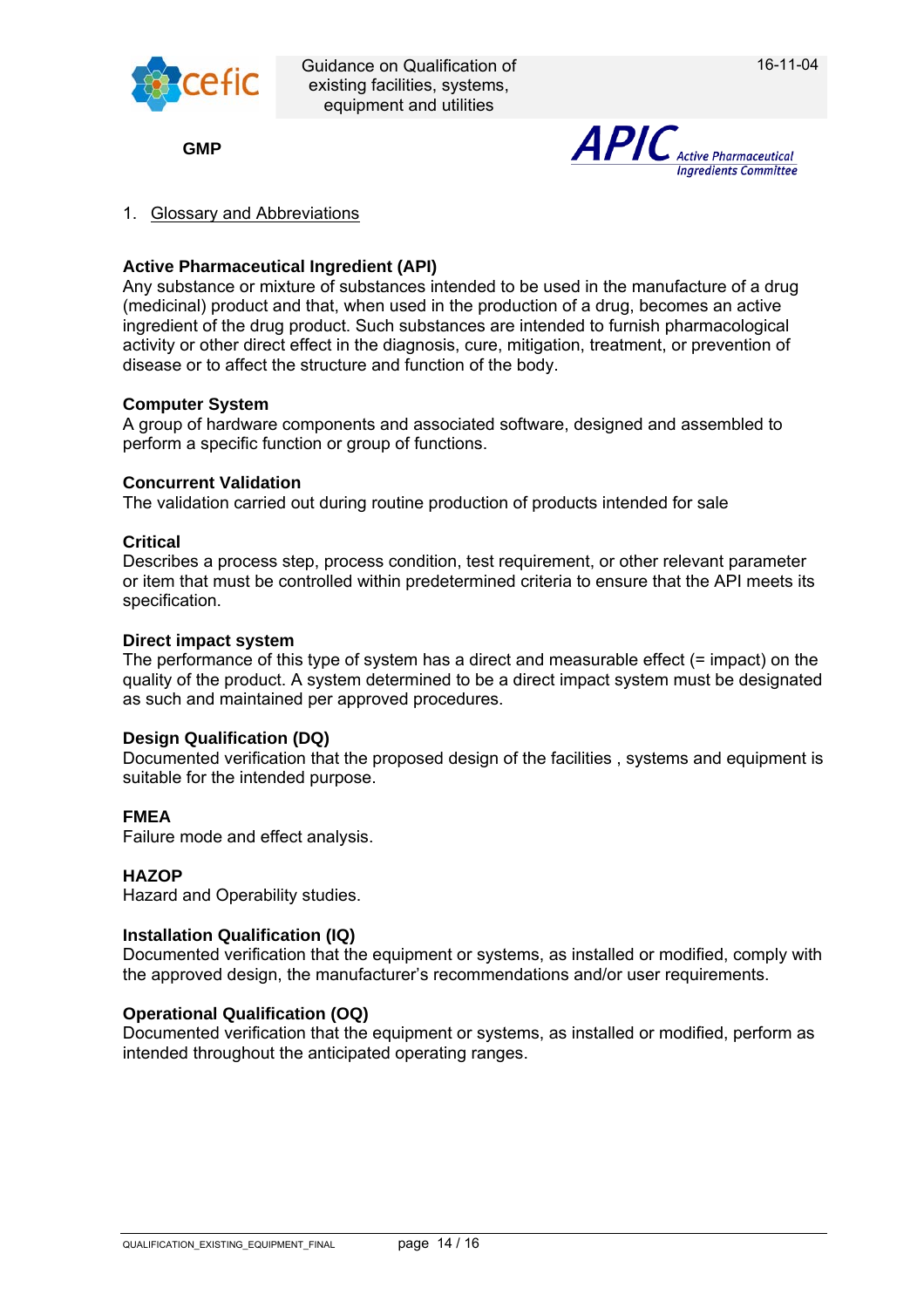

**GMP**



# **Performance Qualification (PQ)**

Documented verification that the equipment and ancillary systems, as connected together, can perform effectively and reproducibly based on the approved process method and specifications.

## **Process Validation (PV)**

The documented evidence that the process , operated within established parameters, can perform effectively and reproducibly to produce a medicinal product meeting its predetermined specifications and quality attributes.

### **Prospective Qualification**

Documented evidence that the equipment and ancillary systems, will consistently function according to pre-determined acceptance criteria. It should be finished before the process validation starts.

### **Retrospective Qualification**

The qualification process (of existing equipment) is carried out when the routine production is already started.

#### **Prospective Validation**

The validation is carried out before routine production of products intended for sale.

#### **Retrospective Validation**

The validation of a process for a product that has been marketed based upon accumulated manufacturing, testing and control batch data.

#### **Risk Assessment (RA)**

A comprehensive evaluation of the risk and its associated impact.

#### **System**

A number of integrated steps, functions and items of equipment that must be considered as a unit in order to assure supply of consistent, uniform and high quality components for the manufacturer of a product.

#### **Unit**

A part of a processing system that has the ability to carry out independent processing.

#### **Validation**

A documented program that provides a high degree of assurance that a specific process, method, or system will consistently produce a result meeting pre-determined acceptance criteria.

#### **Validation Master Plan (VMP)**

A high level document, which establishes an umbrella validation plan for the entire project and is used as guidance to the project team for resource and technical planning.